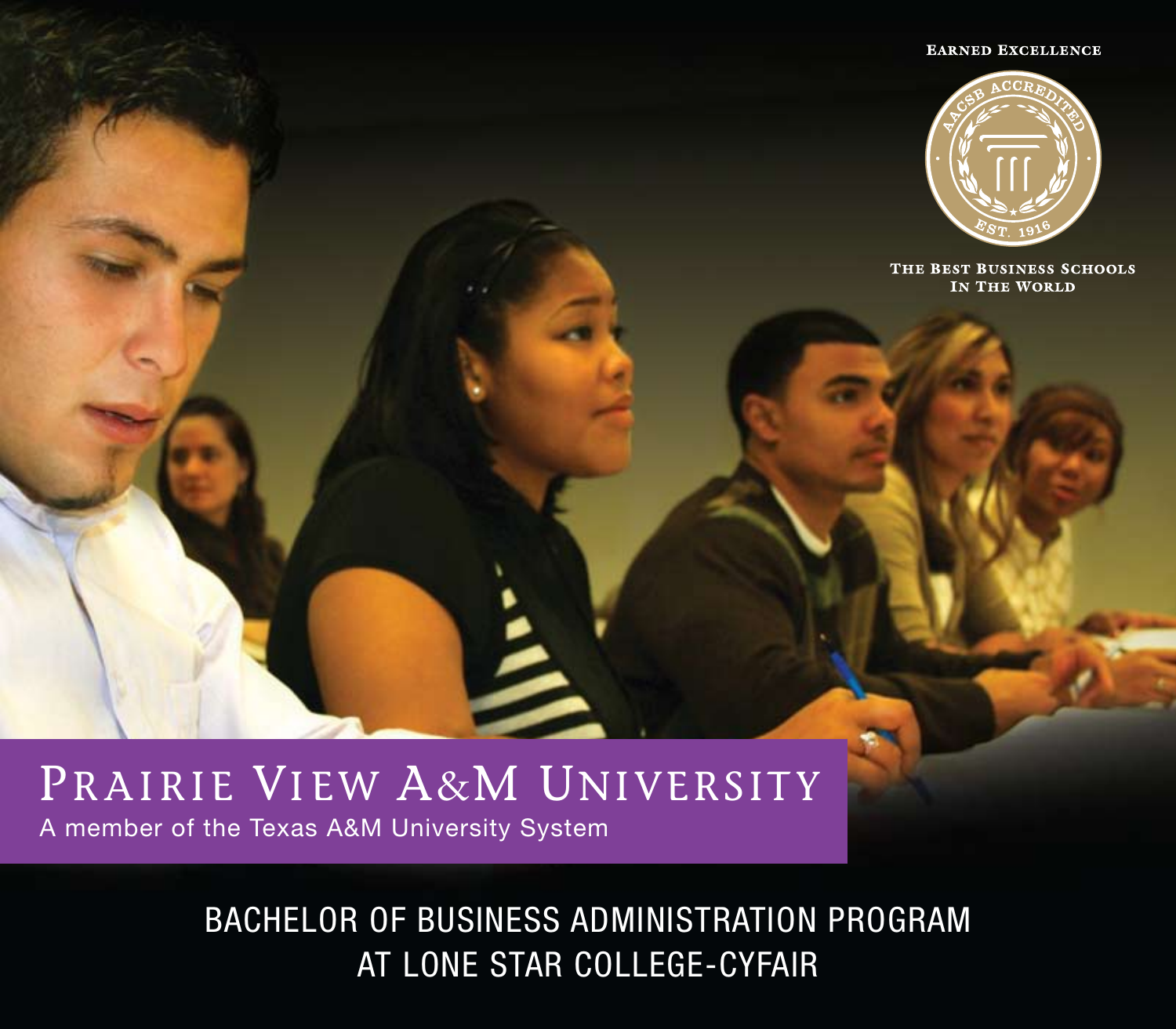## COLLEGE OF BUSINESS

### UNDERGRADUATE PROGRAMS

Bachelor of Business Administration Majors: Accounting, Finance, Management Information Systems, Management, Marketing

Minors: Accounting, Business Administration, Finance, Economics, Entrepreneurship, International Business, Management Information Systems, Marketing, Personal Financial Planning

#### JOINT ADMISSIONS PROGRAM

*Students interested in completing their BBA in Finance, MISY or Management may enroll at both institutions and take PVAMU courses on the LSC-CyFair campus on weekends. Program is open to all interested students.*

Certification in Entrepreneurship for Non-Business Majors

### GRADUATE PROGRAMS

Master of Science in Accounting

Master of Business Administration Concentrations in Finance and Management Information Systems

Online MBA

*of both methods.* 

## PRAIRIE VIEW A&M UNIVERSITY COLLEGE OF BUSINESS

provides a high quality, comprehensive business education to a diverse student population. Encouraging an integrated approach to instruction, the College helps students understand the relationships among the functional business areas.

The College offers an undergraduate degree program in business administration - Bachelor of Business Administration - and two graduate degree programs - Master of Business Administration and Master of Science in Accounting.

All programs are fully accredited by AACSB International - The Association to Advance Collegiate Schools of Business. Accreditation by AACSB represents the highest standard of achievement for business schools offering undergraduate, master's and doctoral degrees.

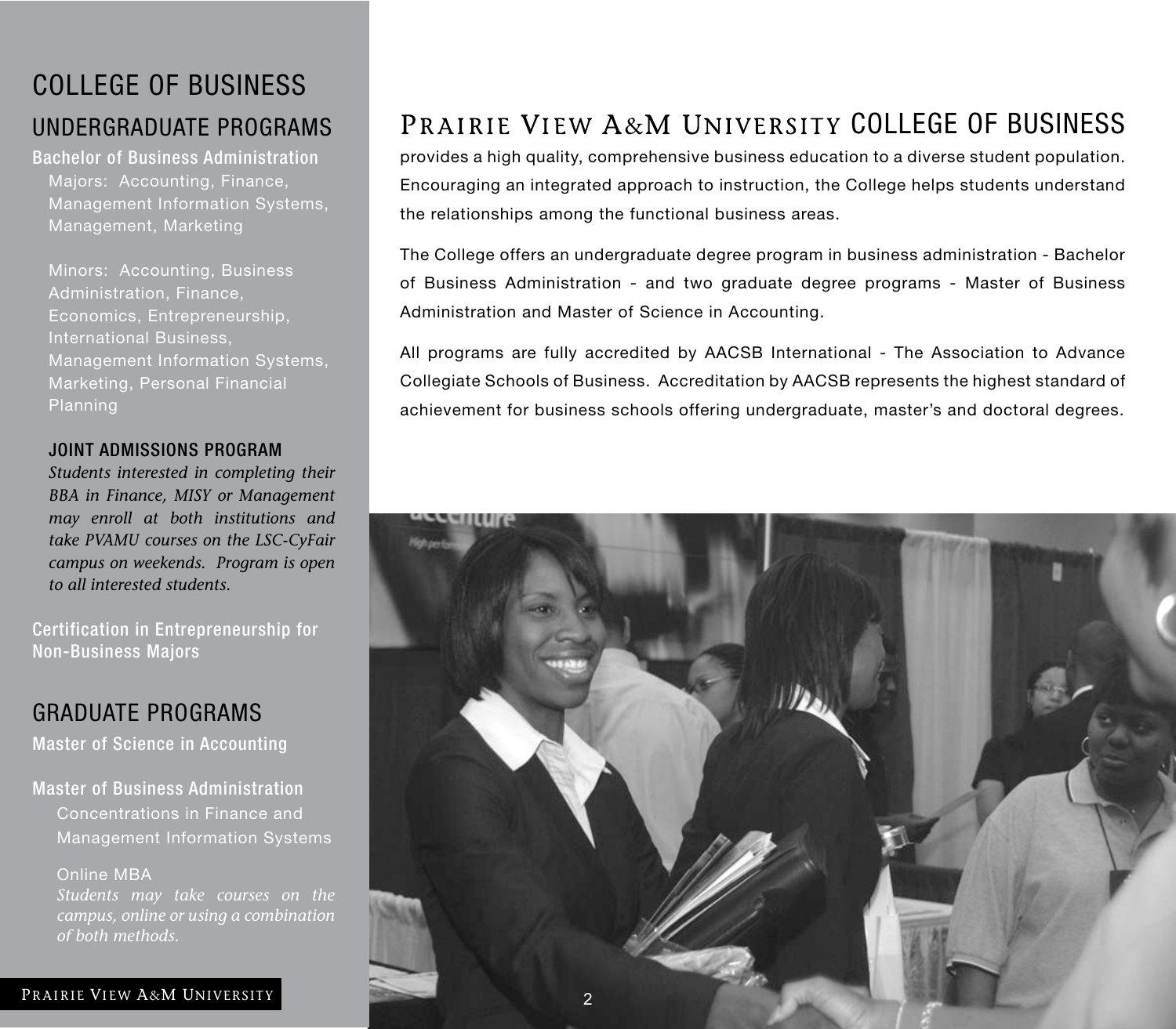## INTERESTED IN A FOUR-YEAR BUSINESS DEGREE? Farn it from PRAIRIE VIEW A&M UNIVERSITY.

If you value flexibility and affordability, the Joint Admissions Program between Prairie View A&M University and Lone Star College-CyFair is your best next step.

The state's second oldest public university offers its bachelor's degree program on the LSC-CyFair campus close to where you live and work. Professional advisors from PVAMU are also located on the LSC-CyFair campus so you can plan your entire academic program for a seamless transition between institutions.

A specialized business degree will better serve your future career goals. Weekend classes are available for students who want to earn a bachelor's degree in Finance, Management Information Systems or Management. Lone Star College-CyFair students can transfer up to 72 credit hours, while other community colleges students and associate degree holders can transfer up to 66 credit hours.

As a PVAMU student you will have access to the full range of benefits including PVAMU student discounts, computer and library privileges as well as career placement assistance to support your career objectives. Take your best next step now and apply today.

After satisfying the requirements below, students may apply for full admission to the College of Business.

### COLLEGE OF BUSINESS MINIMUM ADMISSIONS REQUIREMENTS

| <b>THEA Minimum Scores:</b>                                                    |                  |                  |
|--------------------------------------------------------------------------------|------------------|------------------|
|                                                                                |                  | Writing 240      |
|                                                                                |                  | Math  230        |
| Earned/Transferred Semester Credit Hours 45                                    |                  |                  |
|                                                                                |                  |                  |
| Required Courses or Equivalent (Grade "C" or better<br>required for transfer): |                  |                  |
| <b>ENGL 1123</b>                                                               | <b>ENGL 1133</b> | <b>MATH 1113</b> |
| <b>MATH 1153</b>                                                               | <b>MISY 1013</b> | <b>MGMT 1013</b> |
| <b>ACCT 2113</b>                                                               | <b>ECON 2113</b> | <b>ECON 2123</b> |
|                                                                                |                  |                  |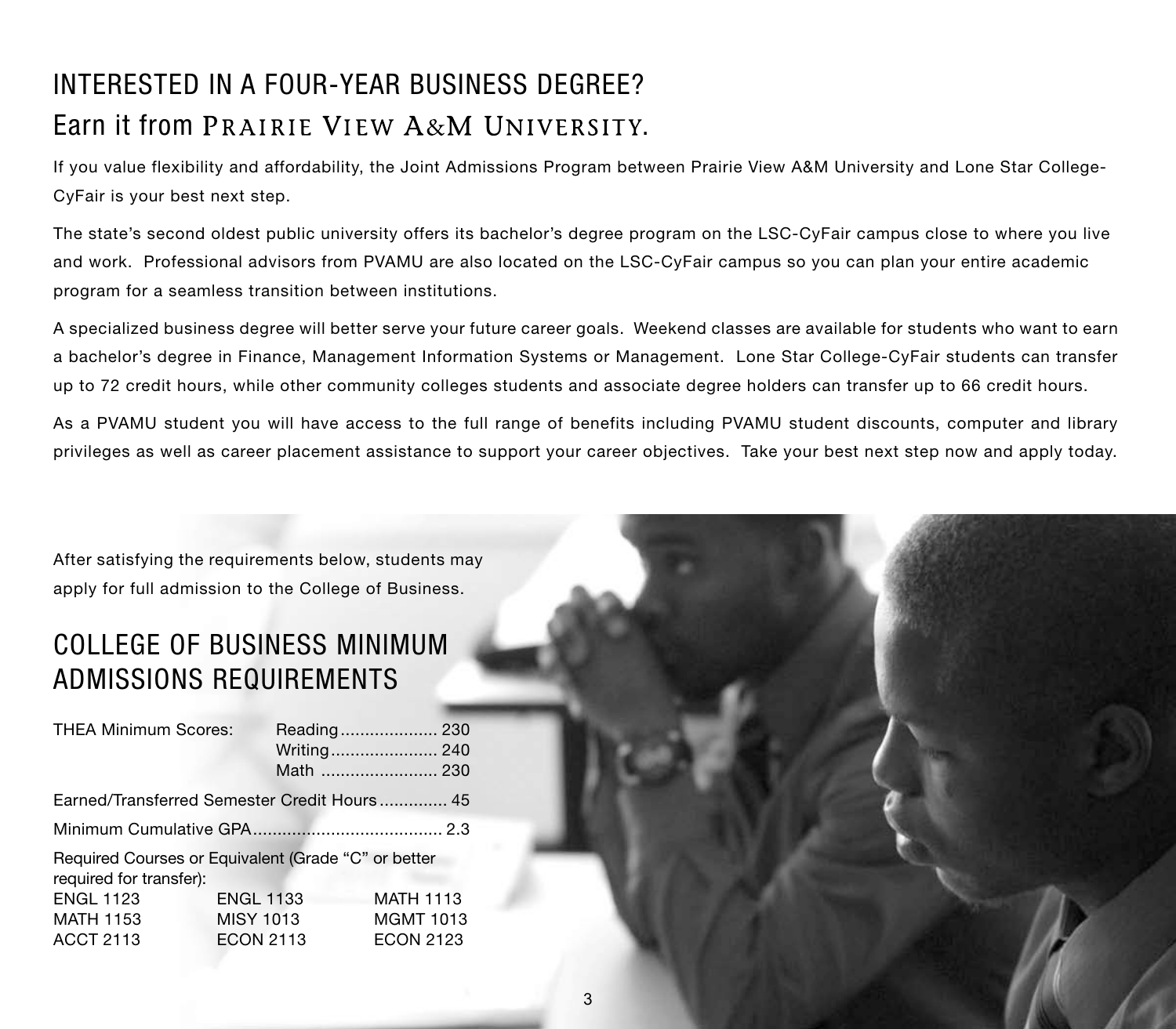# ADMISSION

Through this unique joint admissions program, students may enroll and take classes at both Prairie View A&M University and Lone Star College-CyFair simultaneously.

A student transferring from a community/junior college or other university with 15 transferable semester credit hours will be admitted with a cumulative grade point average of 2.00 or better on a 4.00 scale. Transfer applicants who have fewer than 15 earned and transferable semester credit hours must satisfy the regular requirements for freshmen admission (See Freshmen Admission brochure).

Courses accepted for transfer must be from a college or university accredited by one of the regional accredited agencies for higher education. Developmental, remedial and study skills courses are NOT transferable courses. Transfer courses must be similar in character and content to courses offered at PVAMU. Only a grade of "C" or better may be accepted toward credit in either the major or the minor of the student. Courses taken at community/junior college will NOT be accepted for transfer at the upper division (junior/senior) level.

A maximum of 90 semester credit hours may be transferred from an upper division institution toward a degree. A maximum of 66 semester credit hours may be transferred from a lower division institution toward a degree; up to 72 semester credit hours may be transferred from Lone Star College-CyFair under the conditions of the Memorandum of Understanding between PVAMU and this institution.

Transfer students must satisfy all PVAMU graduation requirements to receive a degree from appropriate college or school.

After being admitted to PVAMU, students must also satisfy the admission criteria for the College of Business for full admission to the business program (shown on page 3).

NOTE: *A student on academic probation or suspension from another institution is not in good academic standing and is not eligible for admission.*

### ADMISSION DEADLINES

| <b>TERM</b>             | <b>FALL</b> |        | SPRING SUMMER |
|-------------------------|-------------|--------|---------------|
| Undergraduate Admission | Jun. 1      | Nov. 1 | Apr. 1        |
| International Admission | Jun. 1      | Oct. 1 | Mar. 1        |

#### Texas Higher Education Assessment-THEA

Students transferring from any Texas public institution must provide transcripts showing their current Texas Success Initiative (TSI) status. Please note that developmental courses do not transfer to PVAMU. Transfer students who have not met all of the TSI testing requirements will be placed in the PVAMU developmental sequence based upon Texas Higher Education Assessment (THEA) scores. Transfer students who have satisfied TSI requirements must have this status documented on the official transcript. Transferring grades in certain classes does not signify that the student has met the TSI requirement.

#### International Transfer Admissions

All international students must comply with the rules and regulations of the U.S. Department of Immigration and Customs Enforcement. Undergraduate international students must complete:

- International Application for Admissions (www.applytexas.org)
- Non-refundable \$50 application fee
- Completed Affidavit of Financial Support form
- Test of English as a Foreign Language (TOEFL) score of at least 500
- Evaluation of foreign transcripts by Educational Credential Evaluators, Span Tran Educational Services or World Education Services
- All international students admitted to the University must first report to the Immigration Services Coordinator, W.R. Banks #123 and present all immigration documents for inspection. All immunization records are to be presented directly to the Owens-Franklin Health Center.

#### Apply for Transfer Admissions

- Complete the State of Texas Common Application (https://www.applytexas.org)
- Pay the non-refundable \$25 application fee
- Submit official transcript's from all institutions attended
- Required 2.00 cumulative GPA on a 4.00 scale with at least 15 transferable college-level credits
- Transfer equivalencies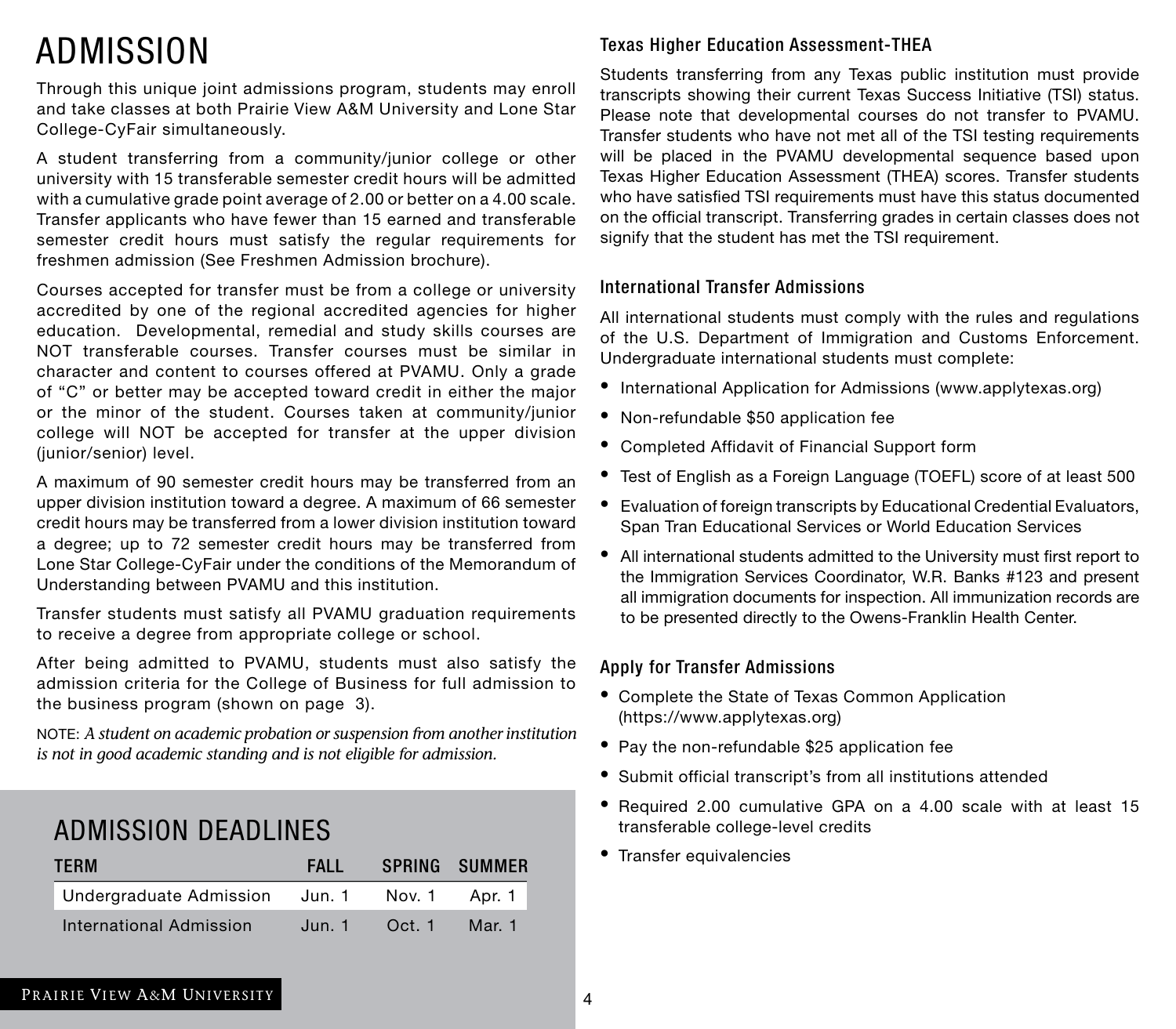# FINANCIAL AID

#### Eligibility Requirements

To receive financial assistance at Prairie View A&M University, you must:

- have a financial need, as determined through the completion of the FAFSA application with the Department of Education
- have a high school diploma or General Education Development (GED) certificate,
- be accepted for enrollment and/or enrolled as a regular student working toward a degree or certificate in an eligible program
- be a U.S. citizen or eligible non-citizen
- have a valid Social Security Number
- maintain Satisfactory Academic Progress (SAP) as defined by our institutional standards
- certify that you have not defaulted on federal student loans and that you are not required to repay any federal grant funds
- register with the selective service (males only), if required

#### Types of Aid

By completing the application process, undergraduate students are considered for the following aid programs:

- Federal Pell Grant
- Federal Supplemental Educational Opportunity Grant (SEOG)
- Federal Work-Study (FWS)
- **Federal Perkins/Stafford Student Loan**
- Federal Direct Loan
- Short-Term Loan (See Student Business Services for information about this loan)
- Texas Public Education Grant (TPEG)
- TFXAS Grant
- Some PVAMU grants and unrestricted scholarships

### FINANCIAL AID PROCESSING DEADLINES

| <b>TERM</b> | <b>PRIORITY DEADLINE</b> |
|-------------|--------------------------|
| Fall        | March 15                 |
| Spring      | October 15               |
| Summer      | May 1                    |
|             |                          |

## Financial Aid TV

For answers about financial aid, visit pvamu.financialaidtv.com.

#### How to Apply

You must be admitted to the University and complete all applicable steps below to receive financial aid.

- 1. Apply for admission to PVAMU as a degree-seeking student. If you have not done so, apply now at www.applytexas.org.
- 2. Access www.pvamu.edu/scholarships to search and apply for merit-based aid.
- 3. Enroll in at least six (6) hours as an undergraduate or graduate student at Prairie View A&M University.
- 4. You must be a citizen of the United States of America or an eligible non-citizen.
- 5. Complete the Free Application for Federal Student Aid (FAFSA) online at www.fafsa.ed.gov.
	- . PVAMU's Federal School Code is 003630.
	- Application priority deadline date is March 15
- 6. You must meet PVAMU's Satisfactory Academic Progress standards (SAP).
- 7. Check your award status on PantherTracks, https://panthertracks. pvamu.edu.
- 8. If you were awarded a Federal Direct Loan, you must complete entrance counseling and eSign a new Promissory Note. Otherwise, your loan(s) will not be disbursed toward your account.
- 9. Enroll in PV Pay to have your financial aid refund electronically delivered to your bank account.

10. Stay informed! Periodically, review our Announcements page.

NOTE: *Financial aid assistance does not transfer from one institution to another.*

#### Free Application for Federal Student Aid (FAFSA)

Completing the FAFSA is the first step in the financial aid process. If your FAFSA information is complete, an Expected Family Contribution (EFC) will be printed in the upper-right hand corner. Your EFC will be based on the financial information you provide on the FAFSA, and Prairie View will use it to award your financial aid.

NOTE: *The admissions office must have received ALL transcripts from previously attended institutions before you can be awarded financial aid assistance.*

*FAFSA must be received*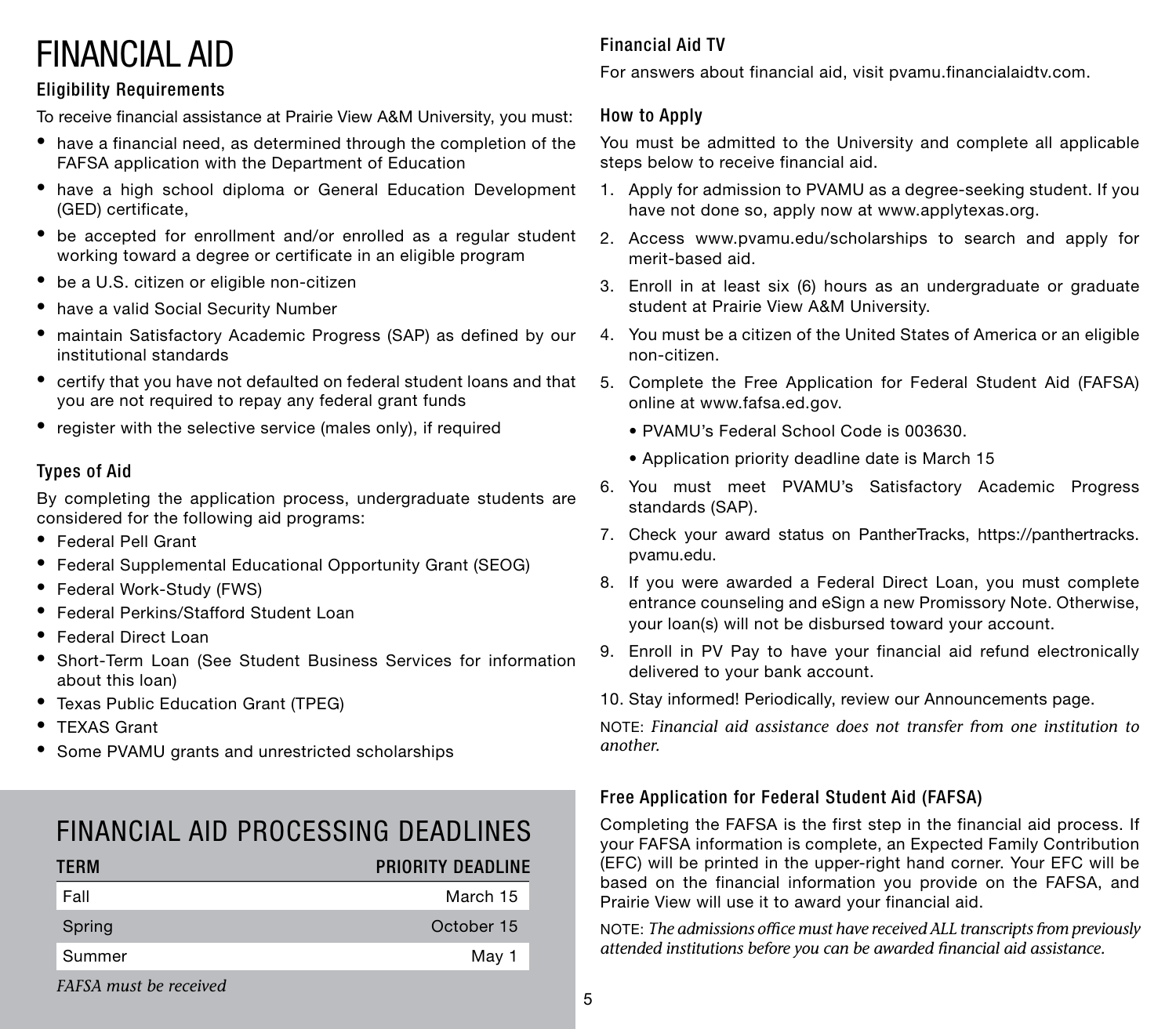# TRANSFER STUDENT **SCHOLARSHIPS**

consideration. All transfer scholarships administered through enrollees pursuing their first baccalaureate degree. Transfer the scholarship. In cases of multiple eligibility, students may receive only one general scholarship.

| <b>TRANSFER SCHOLARSHIP</b>                                                                                                                                 | <b>AWARD</b><br><b>PER YEAR</b> |
|-------------------------------------------------------------------------------------------------------------------------------------------------------------|---------------------------------|
| Degree Distinguished Transfer Scholarship<br>Cumulative transfer GPA of 3.50 with an AA, AS or AAS                                                          | \$3600                          |
| Degree Transfer Recognition Scholarship<br>Cumulative transfer GPA of 3.25 with an AA, AS or AAS                                                            | \$3000                          |
| Degree Transfer Achievement Scholarship<br>Cumulative transfer GPA of 3.00 with an AA, AS or AAS                                                            | \$2400                          |
| Distinguished Transfer Scholarship<br>Cumulative transfer GPA of 3.50 with a minimum<br>of 24 non-PVAMU college hours completed                             | \$2400                          |
| <b>Transfer Recognition Scholarship</b><br>Cumulative transfer GPA of 3.25 with a minimum<br>of 24 non-PVAMU college hours completed                        | \$1800                          |
| <b>Transfer Achievement Scholarship</b><br>Cumulative transfer GPA of 3.00 with a minimum<br>of 24 non-PVAMU college hours completed                        | \$1200                          |
| <b>Transfer incentive Award</b><br>Cumulative transfer GPA of 2.50 - 2.99 with 15 transferable<br>semester credit hours; THEA exempt or all sections passed | \$1000                          |

#### PRAIRIE VIEW A&M UNIVERSITY

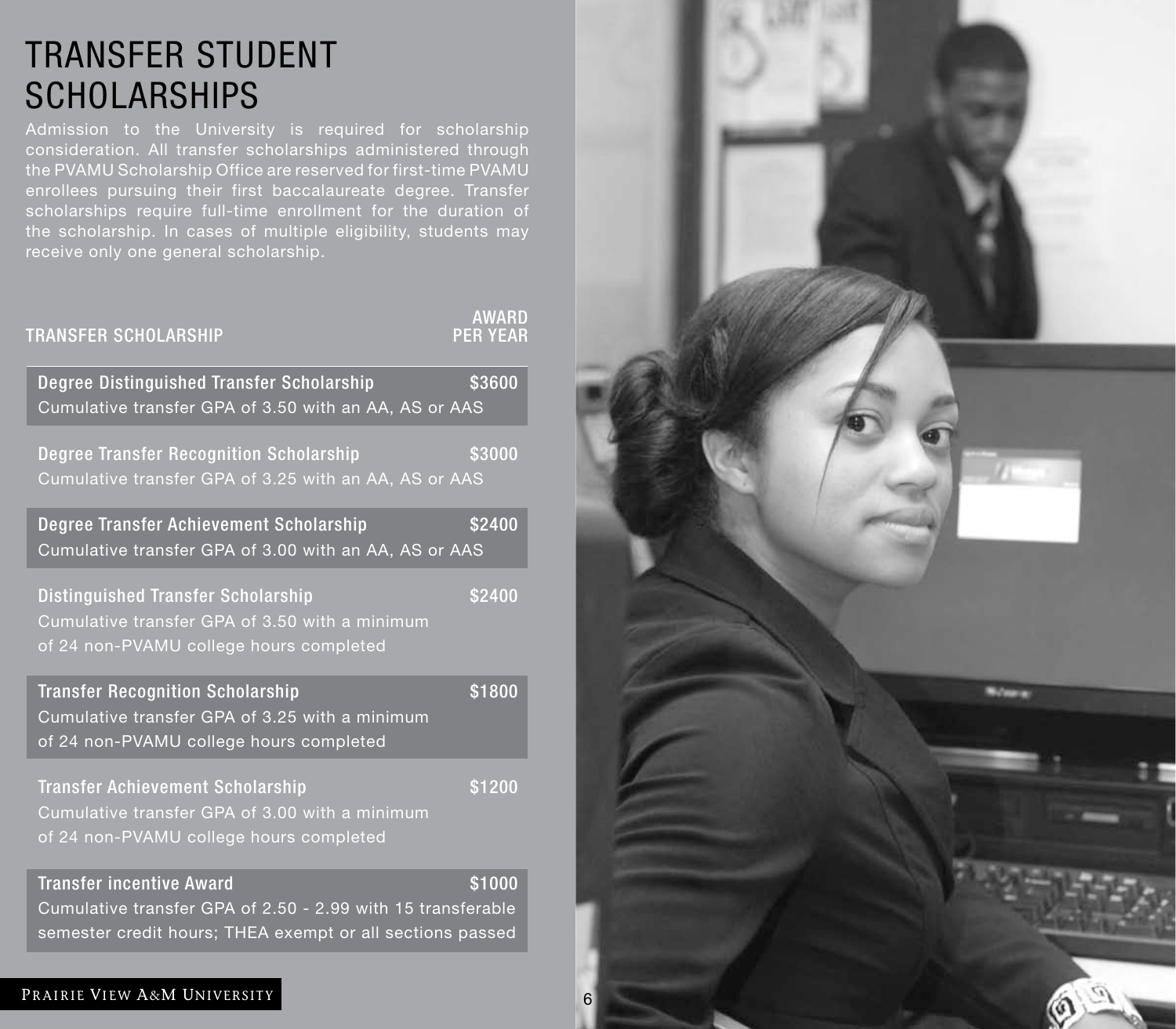

PRAIRIE VIEW  $\rm A\&M$  UNIVERSITY, founded in 1876, is the second oldest public institution of higher learning in the state of Texas. With an established reputation for producing engineers, business leaders, nurses and educators, PVAMU offers baccalaureate degrees in 50 academic majors, 41 master's degrees and four doctoral degree programs through nine colleges and schools. A member of the Texas A&M University System, the University is dedicated to fulfilling its land-grant mission of achieving excellence in teaching, research and service.